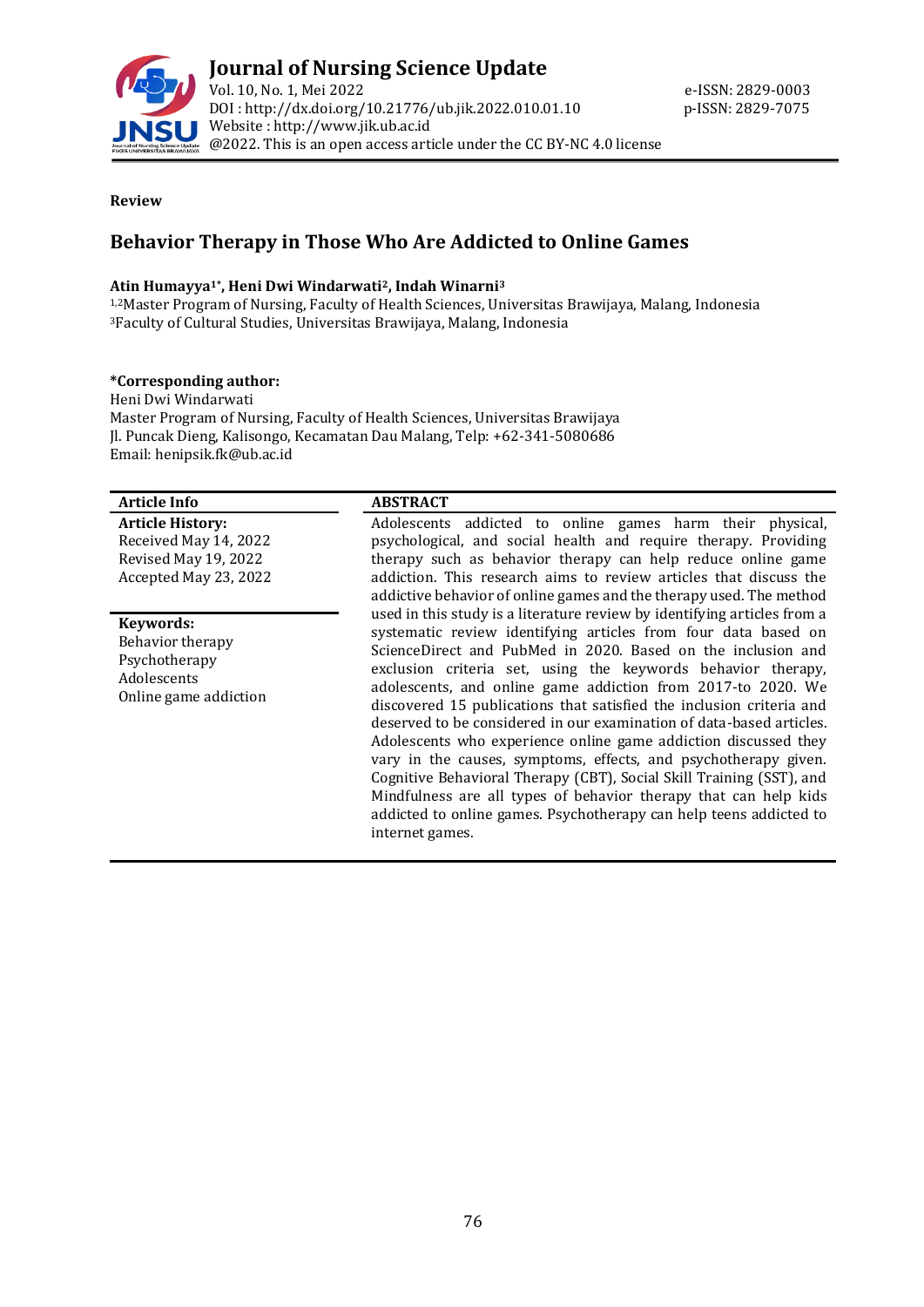

**Journal of Nursing Science Update** Vol. 10, No. 1, Mei 2022 e-ISSN: 2829-0003 DOI : [http://dx.doi.org/10.21776/ub.jik.2022.010.01.1](http://dx.doi.org/10.21776/ub.jik.2022.010.01)0 p-ISSN: 2829-7075 Website : http:/[/www.jik.ub.ac.id](http://www.jik.ub.ac.id/) @2022. This is an open access article under the CC BY-NC 4.0 license

#### **Introduction**

Game addiction is a negative behavior characterized by excessive online and offline playing. People addicted to online games will have a fun effect while playing (Ayumi, Zulkarnain, and Hendra, 2019). A gamer is prone to losing track of his other tasks while playing (Vaccaro, Potenza, Sanchez, 2019). These harms one's health, thinking, social life, family relationships, academic achievement, and overall well-being (Sanchez, 2019). Playing online games is more than 30 hours per week (King & Delfabbro, 2016). Addiction to online games harms users because it makes players lose control of playing online and offline games.

The most significant users of online games are teenagers. Teenagers tend to be shy in the real world and use the virtual world as a place to express their abilities. Teenagers feel confident if they get the highest score when playing. Playing online games is used as a strategy to change moods and virtual escape because of boredom. Playing online games is used as a strategy to change moods and virtual escape because of boredom (Pawlikowski *et al*., 2018). Teenagers feel confident in their abilities in cyberspace. In addition, online games are used as a strategy to relieve boredom.

Physical online game addiction is clinical symptoms such as being engrossed in games on the internet, spending more time playing games, losing control while playing games, and losing interest in other activities. Psychological online game addiction causes clinical symptoms such as feeling sad, irritable, and restless. Socially online game addiction has clinical symptoms such as lying to family members and losing relationships, jobs, education, and careers because of online games (Zajac *et al*., 2017; Wichstrom *et al*., 2019). Clinical symptoms of online game addiction spiritually, such as teenagers being more engrossed in playing online games so that they leave their worship (Bhayana & Ahuja, 2018). Online game addiction shows several physical, psychological, social, and spiritual clinical symptoms.

Online game addiction among teenagers during the COVID-19 pandemic has

increased in several countries, both in Europe and Asia. The prevalence of adolescents experiencing online game addiction in the United States is 8.7%, the Netherlands is 2.9%, Germany is 0.2%, and Norway is 0.9%. In Asian countries in Hong Kong, as many as 83.0% (2377/2863) of teenagers played games during the COVID-19 pandemic. The prevalence of excessive and pathological game addiction behavior in males is 20.9% (597/2863), and in females, 5.3% (153/2863) (Shimin Zhu *et al*., (2021). In India, there is an increase in nearly 200% who played online games during the pandemic with 75,000 new players (Ahaskar, 2020). In Turkey, the percentage of teens who spent more than 40 hours a week playing online games in May was 3.9%, experiencing an increase in May. June to 8.7%. This score consists of male students from 6.4% increased to 13.4%, while female students from 0.7% increased to 5.1%. The average weekly time spent playing digital games increased from 10.67 to 16.15 hours (Cakiroglu, Soylu & Gormez, 2021).In Indonesia, game addiction cases during the COVID-19 pandemic increased by 13.05% compared to only 10.15% (Detik.com, 2020). Research results related to online game addiction by type of sex lamins are 8.09% male and 5.53% female; based on these data, the male score is higher than the female (Rangkuti, Nasution, & Yurliani, 2021). The prevalence of online game addiction is more in men than women.

The impact of online game addiction during the COVID-19 pandemic has caused physical, psychological, and social health problems. Online game addiction harms health, way of thinking, social life, family relationships, academic performance, and well-being (Sanchez, 2019). Physical impacts include sleep disturbances, poor sleep quality, eating disorders, limited physical activity, back strain, eye fatigue, and decreased hearing and visual function (Kuss *et al*., 2018; El-Sherbini & Abdou, 2020). In particular, addiction to online games is related to sleep disorders, namely psychological problems such as anxiety, depression, and stress (Wong *et al*., 2020).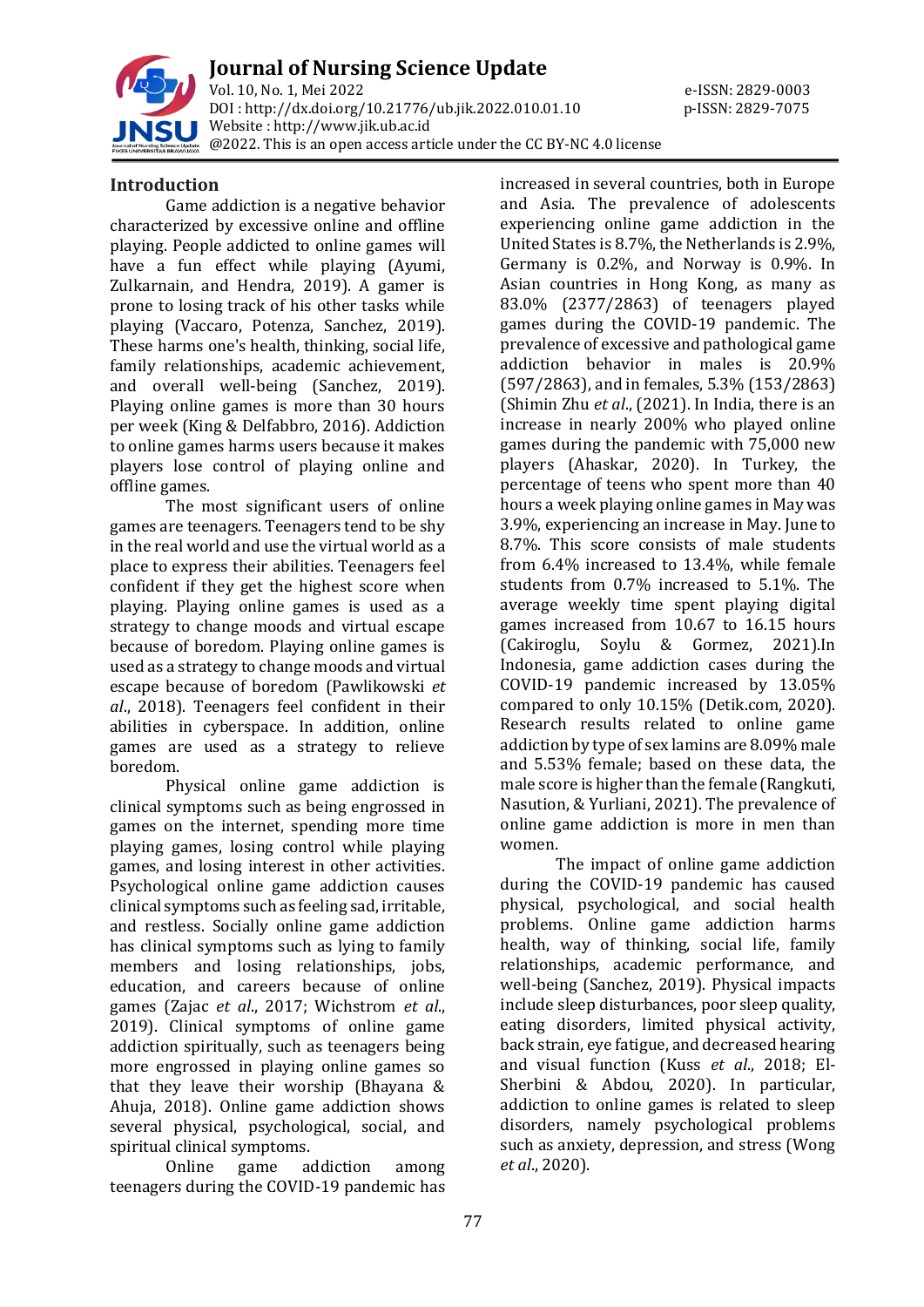

Other psychological impacts include irritability, suicidal ideation, social phobia, schizophrenia, obsessive-compulsive disorder, aggressive behavior, and selfinjurious behavior (Al Gammal, 2019). The social impacts are teenagers being indifferent, family dysfunction, ignoring family responsibilities, lack of social interaction, not caring about the environment, decreased selfexpression, decreased learning time, execution, and inhibition (Sari, Kartina, Kusumawati, & Sulisetyawati, 2020). Addiction to online games in adolescent's harms adolescents through physical, psychological, and social disorders.

The increasing addiction to online games in adolescents is of great concern. Teenagers need help to control the adverse effects of online game addiction by giving psychotherapy. Psychotherapy is a process to help heal psychological disorders through specific series of therapeutic activities (Abdul Karim, 2021).

Counseling, mindfulness, behavior modification treatment (BMT), cognitive behavior therapy, and social skills training can benefit from psychotherapy. Counseling is provided to clients to assist them in enhancing their mental abilities and functions when coping with a problem (M. Zainal, 2019). Training attention, cognitive assessment skills do mindfulness, and nature as therapy (We Li *et al*., 2017). Mindfulness helps clients take advantage of positive, negative, and neutral events to overcome feelings of depression and lead to self-welfare (Aust *et al*., 2017). Behavior modification therapy (BMT) was used to lessen online games' frequency, intensity, and length. BMT assists in overcoming ideas and sensations associated with the issue of excessive gaming (Ramos & Agnes, 2020). The recommended psychological therapy in dealing with online game addiction is by giving psychotherapy. Psychotherapy can overcome problems related to thought and feeling disorders due to excessive online game addiction by using Cognitive Behavior Therapy (CBT) (Bass, 2015). In addition, social skill training therapy is also used to help online game addiction. This

therapy trains the client's social skills (Widuri *et al*., 2018).

Online games make teens lose control while playing; this makes teenagers addicted. Addiction to online games harms physical, psychological, and social health problems. Based on the description of the problems above, this article aims to determine psychotherapy in adolescents addicted to online games to be used as a basis for preventing mental disorders.

## **Method**

This systematic review study discusses psychotherapy in adolescents addicted to online games. This study applies the PRISMA checklist to select scientific articles from the database that can be modified for writing purposes. Use Prisma checklists to select scientific literature by looking at the title, abstract, introduction, and method.

The search for scholarly publications is restricted by the inclusion criteria, studies on psychotherapy in teenagers suffering from online gaming addiction. Respondents are teenagers who provide self-diagnosis after using online games as a source of information on online game addiction. Articles are published in databases in the period from 2016 to 2021. Scientific literature is not limited to research articles but all forms of articles, including letters from editors, reviews, and research articles. We ensure articles are available in full text and English, and Indonesian.

Assessment of study quality and risk of bias from each article uses the JBI Critical Appraisal Tools. Following a systematic review, ten papers were found based on the JBI Critical Appraisal Tools evaluation. The JBI assessment is divided into the answer choices of 'yes,' 'no,' 'unclear,' or 'not applicable,' with a value of 1 given for the answer 'yes' and a value of 0 for the other answer choices. Research that meets 60% of the critical appraisal criteria is eligible and included in this systematic review. We excluded lowquality studies to avoid bias in the validity of the results and review recommendations.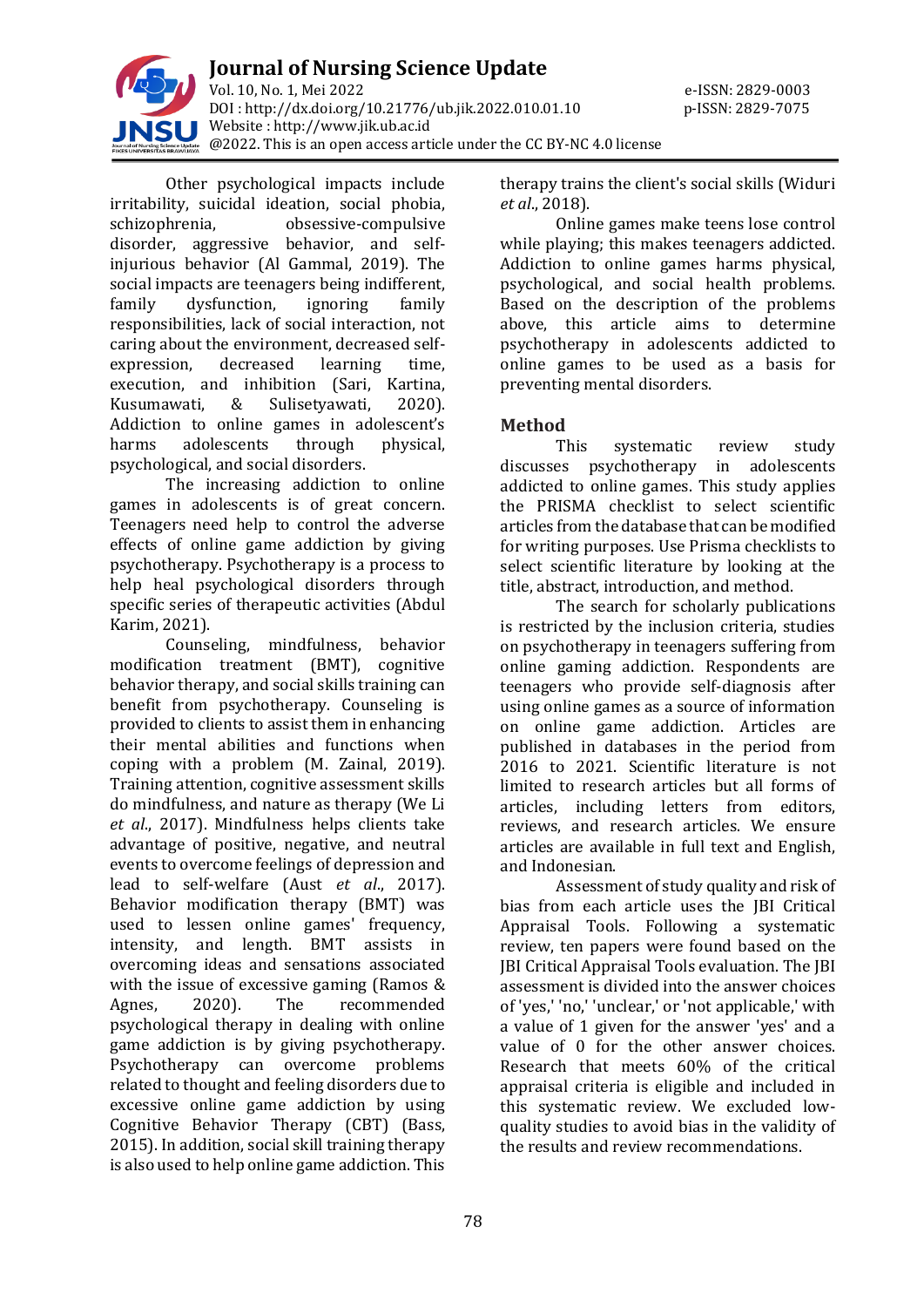

**Journal of Nursing Science Update** Vol. 10, No. 1, Mei 2022 e-ISSN: 2829-0003 DOI : [http://dx.doi.org/10.21776/ub.jik.2022.010.01.1](http://dx.doi.org/10.21776/ub.jik.2022.010.01)0 p-ISSN: 2829-7075 Website : http:/[/www.jik.ub.ac.id](http://www.jik.ub.ac.id/) @2022. This is an open access article under the CC BY-NC 4.0 license

### **Results and Discussion**

Our review of data-based papers yielded nine articles that meet the predetermined inclusion criteria and ought to be evaluated. Adolescents who experience online game addiction discussed various causes, symptoms, effects, and behavior therapy. Behavior therapy that can be used for teenagers addicted to online games is Cognitive Behavioral Therapy (CBT), Social Skill Training (SST), Mindfulness, and Hypnotherapy.

Game *addiction* is a repetitive play activity that might be a video or digital (El-Sherbini & Abdou, 2020). Games provide a sense of interest that can affect cognitive, emotional, and behavior that can cause significant damage in the real world and can be referred to as addiction (Milani *et al*., 2017). Addiction to technology on the internet can be known as internet gaming disorder (Wartberg *et al*., 2019).

Teenagers who are addicted to online games are because they are ashamed to express their abilities in the real world. In addition, the causes of online games are relationship, manipulation, immersion, escapism, and achievement. They feel confident if they use the virtual world as a place to express their ability to get the highest score while playing. Playing online games is used as a strategy to change moods and virtual escape because of boredom (Pawlikowski *et al*., 2018).

Symptoms that arise in adolescents addicted to online games are physically, psychologically, socially, and spiritually. Physical addiction to online games is clinical symptoms such as being engrossed in games on the internet, spending more time playing games, losing control while playing games, and losing interest in other activities. Psychological online game addiction causes clinical symptoms such as feeling sad, irritable, and restless. Socially online game addiction has clinical symptoms such as lying to family members and losing relationships, jobs, education, and careers because of online games (Zajac *et al*., 2017; Wichstrom *et al*., 2019). Clinical symptoms of online game addiction are spiritual, such as teenagers

being more engrossed in playing online games to leave their worship (Bhayana & Ahuja, 2018).

Addiction to online games harms physical, psychological, and social health problems. Physical impacts include sleep disturbances, poor sleep quality, eating disorders, limited physical activity, back strain, eye fatigue, and decreased hearing and visual function (Kuss *et al*., 2018; El-Sherbini & Abdou, 2020). In particular, online game addiction is related to sleep disorders, namely psychological problems such as anxiety, depression, and stress (Wong *et al*., 2020). Other psychological impacts include irritability, suicidal ideation, social phobia, schizophrenia, obsessive-compulsive disorder, aggressive behavior, and selfinjurious behavior (Al Gammal, 2019). The social impacts are teenagers becoming indifferent, family dysfunction, ignoring family responsibilities, lack of social interaction, not caring about the environment, decreased selfexpression, decreased learning time, execution, and inhibition (Sari, Kartina, Kusumawati, & Sulisetyawati, 2020).

The increasing addiction to online games in teenagers is of great concern. Teenagers need help to control the adverse effects of online game addiction by giving psychotherapy. Psychotherapy is a process to help heal psychological disorders through specific series of therapeutic activities (Abdul Karim, 2021).

Therapy that can be used to help teenagers who are addicted to online games are:

1. Cognitive Behavior Therapy (CBT)

Cognitive behavior therapy (CBT) is a short-term problem-focused behavioral treatment. In general, it helps online gaming enthusiasts realize the feelings and actions of online gaming addiction. Adolescents will learn new coping skills and methods to prevent relapse. It focuses on adolescents by considering the relationship between beliefs, thoughts, and feelings and following patterns of behavior and actions (Stevens *et al*., 2018). CBT effectively deals with individuals who experience psychological stress, such as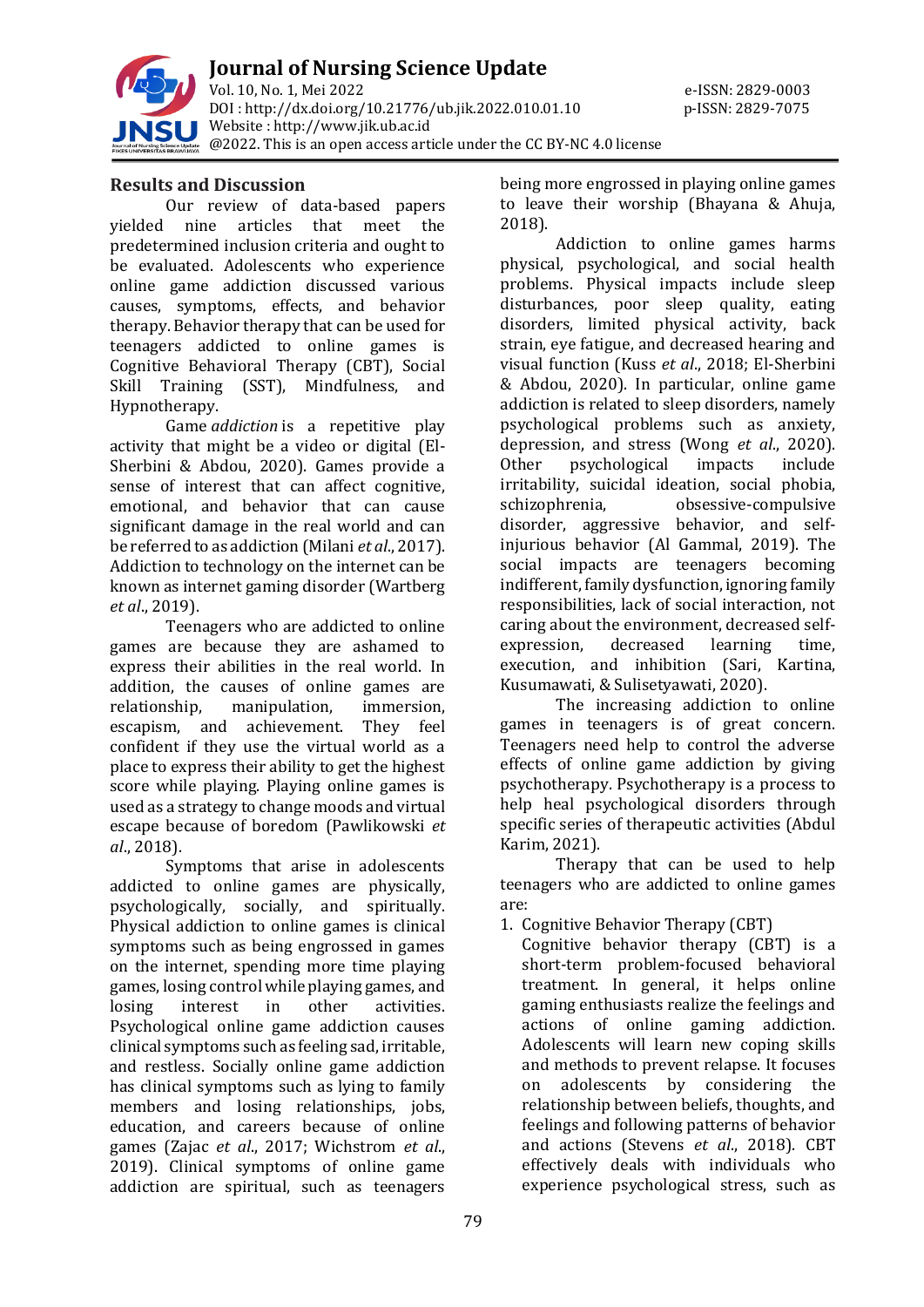

game addiction. This sort of therapy involves corrective actions in the cognitive process and the detection and transformation of irrational beliefs into more rational thoughts (Torres-Rodrguez, Griffiths, Carbonell, & Oberst, 2018). CBT has a theoretical basis and empirical evidence by producing interventions related to changing negative behavior and thoughts to reduce the symptoms and severity of online game addiction (Zhang *et al*., 2016: Gonzales *et al*., 2018).

2. Social Skill Training (SST)

Social skill training is an intervention used to train clients' abilities in social interaction so that they can be appreciated by their social environment (Yuswatiningsih & Rahmawati, 2020). SST is done by training individual behavioral skills. It aims to be able to conduct orientation in achieving goals, values , and acceptance in the social environment. It focuses on youth by improving socialization skills in the surrounding environment. So that the time you have is not only spent playing online games. Teenagers are expected to be able to control themselves by playing online games, doing new hobbies that are more useful, interacting with the environment, and improving school achievement (Hasibuan, Yahya, & Bakar, 2019).

3. Mindfulness

Mindfulness can be done to help reduce online game addiction. Training attention, cognitive assessment skills do mindfulness, and nature as therapy (We Li *et al*., 2017). Mindfulness helps clients take advantage of positive, negative, and neutral events to overcome feelings of depression and lead to self-welfare (Aust *et al*., 2017). Mindfulness can be obtained by fulfilling goals obtained when individuals act according to goals through self-control. Meanwhile, disturbing thoughts, also called intrusive thoughts, are usually seen as expressions of low levels of self-control in individuals. Intrusive thoughts are mental processes that are unplanned and difficult to control; also, they frequently interfere with ongoing activities, and the desired content is usually harmful. Addiction is

closely related to intrusive thoughts; both arise because of problems in self-control. This confirms the relationship between mindfulness and self-control so that it can mediate the effect of mindfulness on addiction to something (Zakiyatul Fuadah, 2021).

4. Hypnotherapy

Hypnotherapy is a model that can change human behavior that focuses on the subconscious mind. Hypnotherapy can also be referred to as mental therapy and healing technique, which use hypnosis to give positive suggestions or orders to the subconscious mind for healing a psychological disorder or to change thoughts, feelings, and behavior to become better (Syarifudin, 2018). Hypnotherapybased interpersonal communication model has been developed to reduce online game addiction in adolescents (Rachayu & Banat, 2020). Habits or behaviors appear at the subconscious level, so it will be faster and more effective to eliminate a behavior through hypnosis because it can directly access direct information on a subconscious level. In dealing with deviant behavior in youth can use several techniques in hypnotherapy, such as direct technique suggestion, parts therapy, and age regression (Suwandi, 2017).

## **Conclusion**

Teenagers are the most frequent consumers of online games, where they are ecstatic to express themselves in the virtual world. This occurs because they are timid in the real world—playing online games is a way to shift their mood and provide a virtual vacation from monotony. Teenagers tend to play online games excessively by playing continuously to forget other activities. This has a negative impact physically, psychologically, socially, and spiritually. So teenagers need treatment to reduce online game addiction. The treatment given to reduce online game addiction is given psychotherapy. Psychotherapy can be used to reduce online game addiction with CBT, SST, and mindfulness.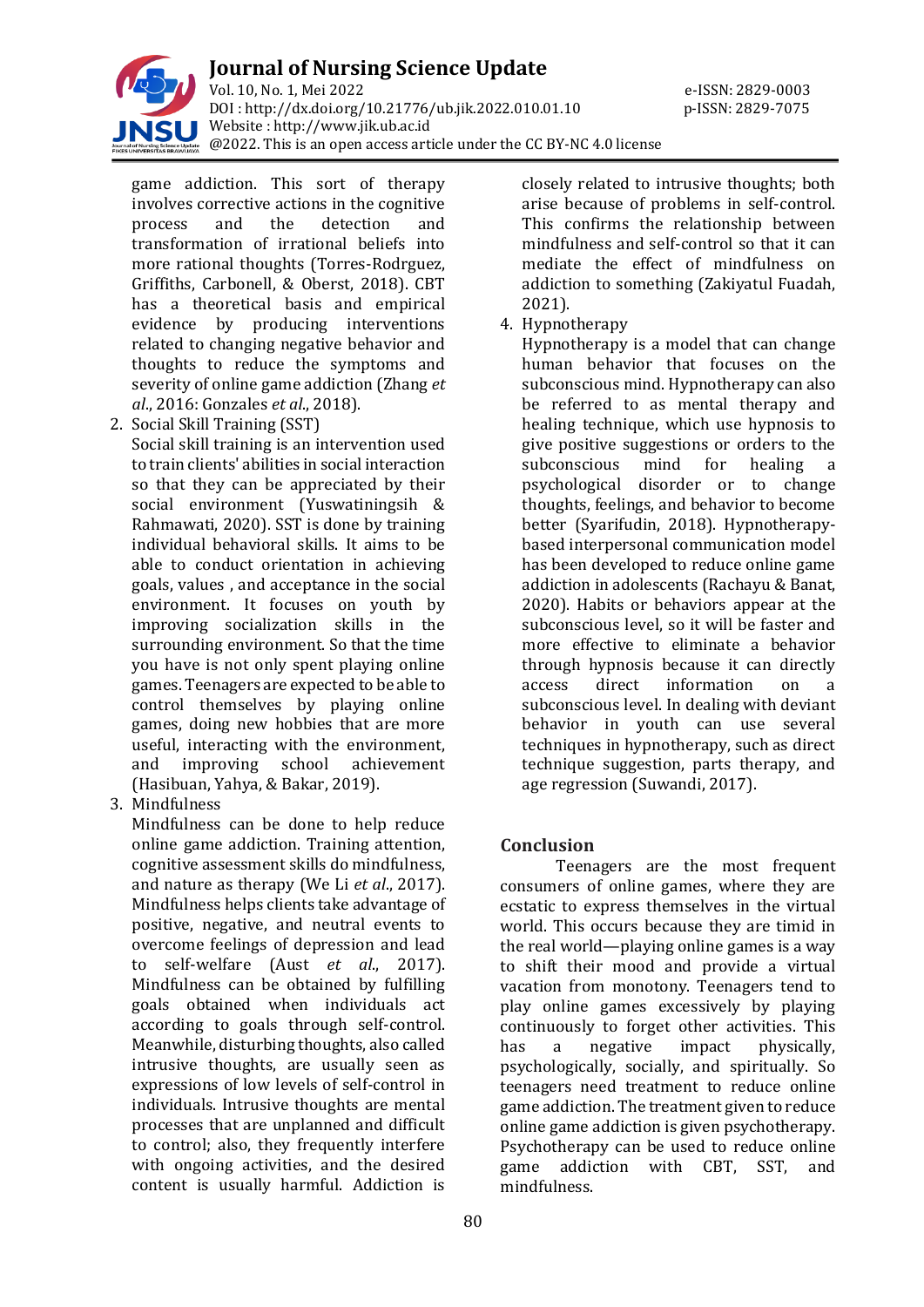

### **Limitations**

The limitations in this systematic review are related to the source of original research articles that discuss the types of psychotherapy that can be used to reduce online game addiction in adolescents.

## **Acknowledgement**

The authors are thankful for the support from Master Program of Nursing, Faculty of Health Sciences, Brawijaya University.

## **Conflict of Interest**

None

### **References**

Gammal, A., Soliman, M. A. F., Elsheikh, M.M.A., Abozahra, A.A.E. (2019). Internet Addiction and Internet Gaming Disorder and Associated Insomnia among a Sample of Al-Azhar University Students, Clinical Study. *The Egyptian Journal of Hospital Medicine*, 77(5), 5718-5726. doi: 10.12816/ejhm.2019.63227.

Ahaskar, A. (2020). *How Gaming Industry Is Fighting The Battle Against Covid-19*. Live Mint, April 1. Retrieved June 24, 2020, From:

[Https://www.livemint.com/news/india/h](https://www.livemint.com/news/india/how-gaming-industry-is-fighting-the-battleagainst-covid-19-11585748266505.htmlp) [ow-gaming-industry-is-fighting-the](https://www.livemint.com/news/india/how-gaming-industry-is-fighting-the-battleagainst-covid-19-11585748266505.htmlp)[battleagainst-covid-19-](https://www.livemint.com/news/india/how-gaming-industry-is-fighting-the-battleagainst-covid-19-11585748266505.htmlp) [11585748266505.htmlp.](https://www.livemint.com/news/india/how-gaming-industry-is-fighting-the-battleagainst-covid-19-11585748266505.htmlp)

- Aust, J., & Bradshaw (2017). Mindfulness interventions for psychosis: a systematic review of the literature. *Journal of Psychiatric and Mental Health Nursing*, 24(1), 69-83. [https://doi.org/10.1111/jpm.12357.](https://doi.org/10.1111/jpm.12357)
- Ayumi, E., Zulkarnain, I., & Hendra, Y. (2019). The Relationship Of Online Games Addiction With Teaching Social Skills In The Communication Science Students Of State Islamic University Of North Sumatera. *Jurnal Tarbiyah*, *26*(2).
- Bhayana, T. K., & Ahuja, S. (2018). Impact of Internet Addiction on Spiritual wellbeing and Conscientiousness. *International Journal of Research in Engineering, IT and Social Sciences*, *8*(5), 272-278.
- Detik.com, D. (2020). *Kapan sebenarnya corona pertama kali masuk RI?.* Berita: Detik.Com. Retrieved from https://news.detik.com.
- El-Sherbini, H. H., & Abdou, R. A. (2020). Effect of Cognitive Behavioral Therapy on Internet Gaming Disorder and Quality of Life Among Preparatory School Students in Alexandria. *Assiut Scientific Nursing Journal*, *8*(23), 22-38.
- Fuadah, D. Z. (2021). Intervensi Mindfulness Attention Awareness untuk Mencegah Kecanduan Gadget pada Remaja Setingkat SMA. *Darmabakti: Jurnal Pengabdian dan Pemberdayaan Masyarakat*, 2(1), 38-45.
- González-Bueso, V., Santamaría, J. J., Fernández, D., Merino, L., Montero, E., Jiménez-Murcia, S., del Pino-Gutiérrez, A., & Ribas, J. (2018). Internet Gaming Disorder in Adolescents: Personality, Psychopathology and Evaluation of a Psychological Intervention Combined With Parent Psychoeducation. *Frontiers in Psychology*, 9. https://www.frontiersin.org/article/10.33 89/fpsyg.2018.00787.
- Hasibuan, E., Yahya, M., & Bakar, A. (2019). Korelasi intensitas bermain game online mobile legend dengan keterampilan sosial siswa MAN 3 Banda Aceh. *JIMBK: Jurnal Ilmiah Mahasiswa Bimbingan & Konseling*, *4*(3).
- Karim, H. A. (2021). Menilik Pengelolaan Dan Pelaksanaan Ibadah Sebagai Sarana Psikoterapi Dalam Islam. *Al Irsyad: Jurnal Bimbingan Konseling Islam*, *12*(1), 15-36.
- King, D. L., & Delfabbro, P. H. (2016). The cognitive psychopathology of internet gaming disorder in adolescence. *Journal of Abnormal Child Psychology, 44*(8), 1635- 1645.
- Kuss, D. J., Pontes, H. M., & Griffiths, M. D. (2018). Neurobiological correlates in internet gaming disorder: a systematic literature review. *Frontiers in psychiatry, 9*, 166.

[https://doi.org/10.3389/fpsyt.2018.0016](https://doi.org/10.3389/fpsyt.2018.00166) [6.](https://doi.org/10.3389/fpsyt.2018.00166)

Li, W., Garland, E. L., McGovern, P., O'Brien, J. E., Tronnier, C., & Howard, M. O. (2017). Mindfulness-oriented recovery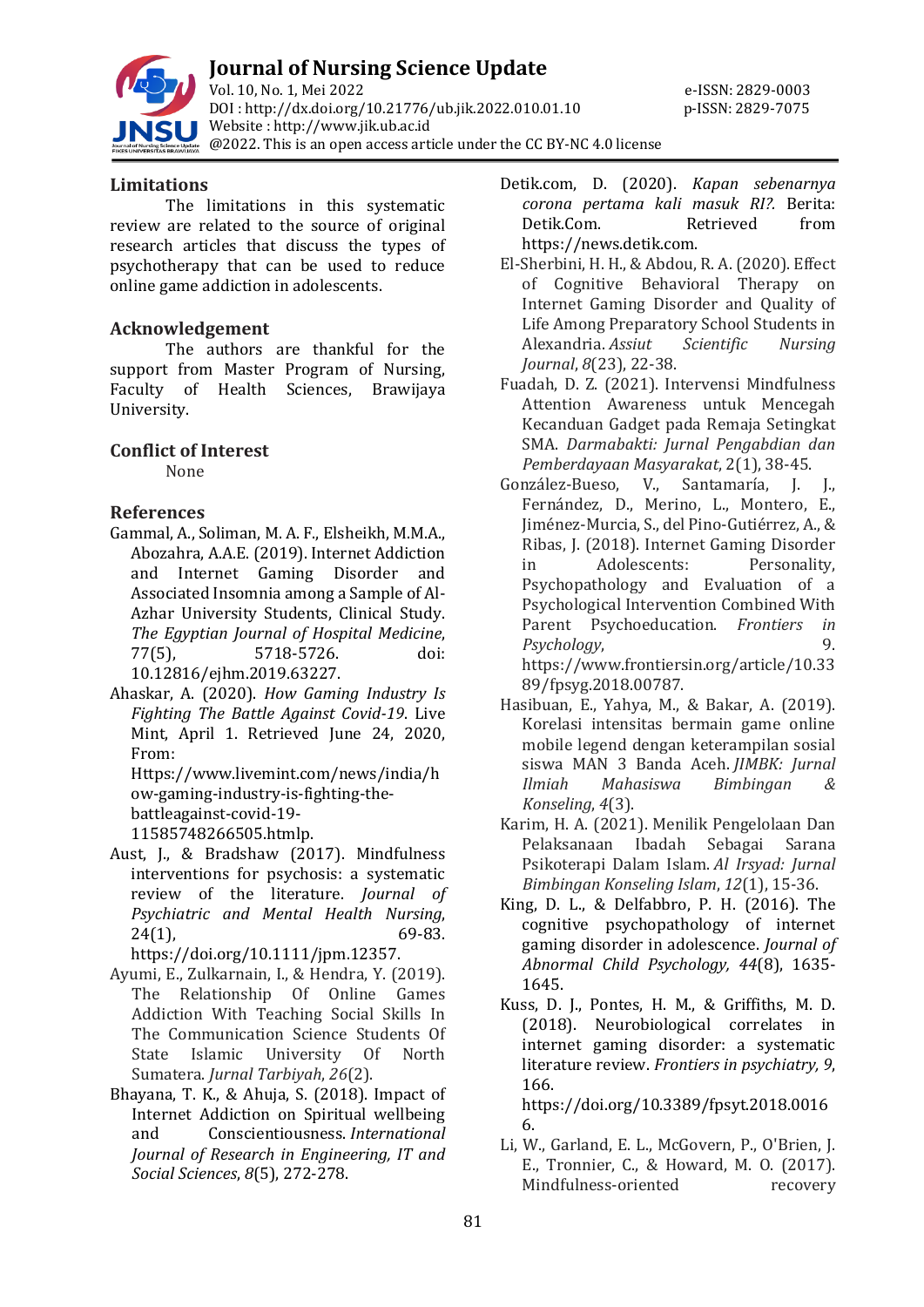

enhancement for internet gaming disorder in US adults: A stage I randomized controlled trial. *Psychology of Addictive Behaviors*, *31*(4), 393.

- Milani, L., La Torre, G., Fiore, M., Grumi, S., Gentile, D. A., Ferrante, M., Miccoli, S., & Di Blasio, P. (2017). Internet Gaming Addiction in Adolescence: Risk Factors and Maladjustment Correlates. International *Journal of Mental Health and Addiction, 16*(4), 888–904. https://doi.org/10.1007/s11469-017- 9750-2.
- Pawlikowski, M., Nader, I.W., Burger, C., Stieger, S., & Brand, M. (2018). Pathological Internet use- It is a multidimensional and not a unidimensional construct. *Addiction Research & Theory*, *22*(2), 166-175.
- Rachayu, I., & Banat, A. (2020). The Development Of Hypnotherapy Based-Interpersonal Communication Model For Students Suffered From Game Addiction. *Journal of Educational Science and Technology (EST)*, *6*(1), 9-14.
- Ramos, A. P., & Agnes, C. A. (2020). Efficacy of Behaviour Modification Therapy on the Internet Gaming Disorder of the Selected Filipino High School Students. IAFOR *Journal of Psychology & the Behavioral Sciences*, 6(1), 101-116. https://doi.org/10.22492/ijpbs.6.1.06.
- Rangkuti, R. P., Nasution, I. K., & Yurliani, R. (2021). *Kecenderungan Kecanduan Game Online pada Remaja selama masa Pandemi COVID-19*. Ikatan Psikologi Perkembangan Indonesia.
- Sari, F. S., Kartina, I., Kusumawati, H. N., & Sulisetyawati, S. D. (2020). Cognitive Behaviour Therapy Reduce Online Gaming Addiction in the Senior High School Students. *Jurnal Ilmiah Permas: Jurnal Ilmiah STIKES Kendal*, *10*(3), 365-372.
- Stevens, M., King, D., Dorstyn, D., & Delfabbro, P. (2018). Cognitive–behavioral therapy for internet gaming disorder: A systematic review and meta‐analysis. Clinical *Psychology & Psychotherapy*, 26(2), 191203.

[https://doi.org/10.1002/cpp.2341.](https://doi.org/10.1002/cpp.2341)

Suwandi, A. (2017). *Turbo Speed Hipnotis Rahasia Belajar Hipnotis Instant & Teknik*  *Menghipnotis Cepat Dalam Hitungan Detik*. Bukittinggi: Titik Media.

- Syarifudin, A. (2018). *Konsep Manajemen Nyeri Dengan Hipnoterapi* (Pertama). Yogyakarta: Nuha Medika.
- Torres-Rodríguez, A., Griffiths, M. D., Carbonell, X., & Oberst, U. (2018). Treatment efficacy of a specialized psychotherapy program for Internet Gaming Disorder. *Journal of Behavioral Addictions*, *7*(4), 939-952.
- Vaccaro, A.G., & Potenza, M.N. (2019). Diagnostic and classification considerations regarding gaming disorder: Neurocognitive and neurobiological features. *Frontiers in Psychiatry*, *10*, 405.
- Virlia, S., & Setiadji, S. (2017). Hubungan Kecanduan Game online dan Keterampilan Sosial pada Pemain Game Dewasa Awal di Jakarta Barat. *Jurnal Psikologi Psibernetika*, *9*(2).
- Wartberg, L., Zieglmeier, M., & Kammerl, R. (2019). Accordance of Adolescent and Parental Ratings of Internet Gaming Disorder and Their Associations with Psychosocial Aspects. *Cyberpsychology, Behavior, and Social Networking, 22*(4), 264–270.

https://doi.org/10.1089/cyber.2018.0456

- . Wichstrom, L., Stenseng, F., Belsky, J., Von Soest, T., & Hygen, B.W. (2019). Symptoms of internet gaming disorder in youth: predictors and comorbidity. *Journal of Abnormal Child Psychology, 47*(1), 71-83. [https://doi.org/10.1007/s10802-018-](https://doi.org/10.1007/s10802-018-0422-x) [0422-x.](https://doi.org/10.1007/s10802-018-0422-x)
- Widuri, Q., Yufiarti, Y., & Hapidin, H. (2018). Discretionary Online Games and Social Skills On Children's Aggressive Behavior. *Journal of Educational Science and Technology (EST)*, *1*(1), 195-201.
- Wong, H. Y., Mo, H. Y., Potenza, M. N., Chan, M. N. M., Lau, W. M., Chui, T. K., … Lin, C.-Y. (2020). Relationships between Severity of Internet Gaming Disorder, Severity of Problematic Social Media Use, Sleep Quality and Psychological Distress. *International Journal of Environmental Research and Public Health*, *17(6),* 1879. https://doi.org/10.3390/ijerph17061879.